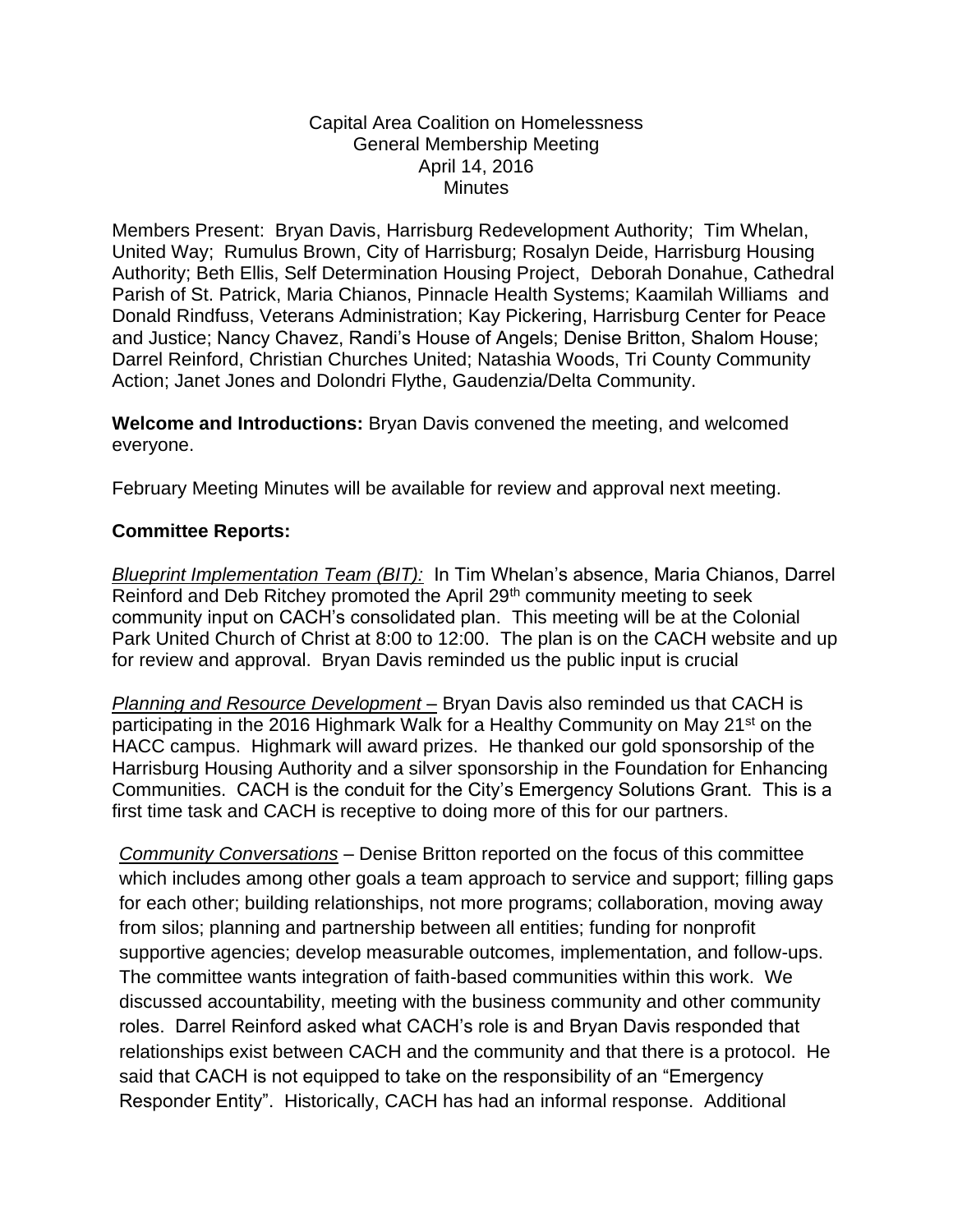discussion included the role of Crisis Intervention. Rumulus Brown said that if people what help, they get help. The next committee meeting is May  $27<sup>th</sup>$  at 9 am at the Penbrook Church of God.

*Homeless Prevention* – Maria Chianos reported that the committee has met a couple of times since our last meeting and continues its work on its action plan, which includes goals of getting to the root cause of homelessness and concrete prevention activities. We will soon conduct outreach to specific agencies. The committee updated the Homeless Services Resource manual and is adding revisions to the resource titled, "Where to go for help." Kay Pickering said she sees clients who become homeless because of the rise of utility rates. She said UGI is requesting a rate increase. Deb Donahue said in response to the discussion about people in the Harrisburg Housing Authority neighborhoods being solicited by middleman utility providers that the Attorney General's Consumer Protection office should be contacted. We talked about the Tri County Commission's On-track program and the challenges of education people about their utilities before they are shut off. Bryan Davis talked about the Pennsylvania General Assembly's Joint State Government Commission on homelessness in our state. He will send out information about it.

*Service Delivery/Data Collection –* Deb Ritchey reported the work continues on the implementation of the Coordinated Assessment/Intake. Tim Whelan said that the Coordinating Committee voted to hold a 2016 Project Homeless Connect (PHC) with a transition team to explore moving services to Downtown Daily Bread's Drop In Center. Darrel Reinford expressed concern that the Drop In Center does not have its own nonprofit status, i.e. 501(c)3 ruling. This makes for a capacity issue. We discussed the purpose of PHC, what its impact is and what are other communities doing. A report on six years of outcomes will be provided. Bryan thanked everyone who attended the PHC debriefing. Costs of holding a PHC was calculated in 2014 to equal \$180,000 including professional and non-professional volunteer contributions. Deb reported that 21 surveys were received from November, December 2015 and January 2016 of homeless youth. Darrel told us the group meeting in upper Dauphin County about homelessness. The next meeting of this group is April 27 at 10:30 at the Dauphin County Human Services office. CCU is administering Homeless Prevention/Rapid Re-housing funds to serve the rural population.

CCIMS – Deb Ritchey reported that we are concentrating on improving data quality.

## **Service Gaps, New Opportunities, and Announcements:**

Natashia Woods told us that her agency is working with the Harrisburg Housing Authority (HHA) for first-time home ownership opportunities. This includes targeting specific HHA residents for outreach and education. Fred Banuelos is the contact at HHA.